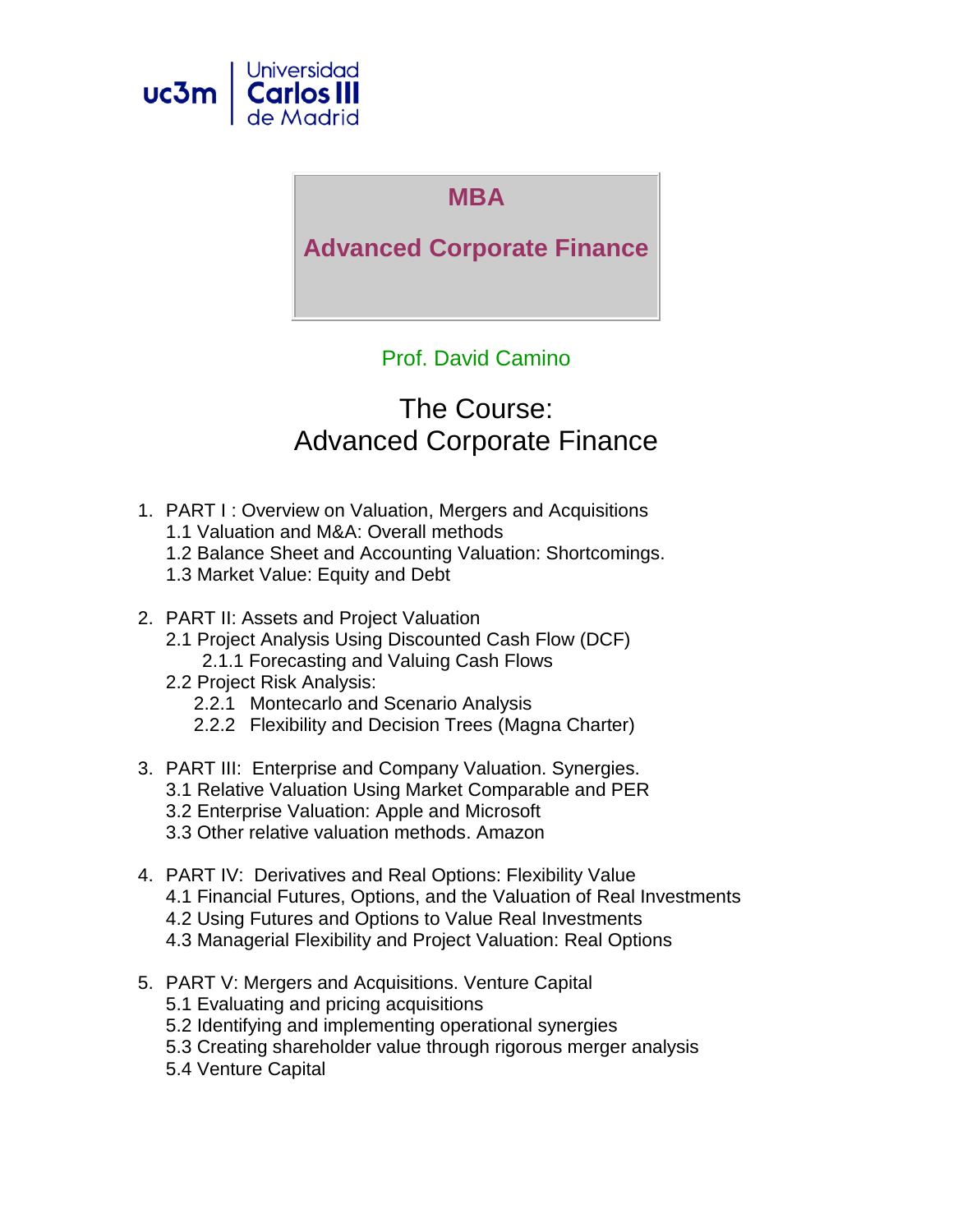

This is a mini-course in Advanced Corporate Finance, dedicated to the Project and Company Valuation, Mergers and Acquisitions. The course uses an analytical framework and real-world applications to introduce the key principles and techniques of valuation and successful mergers, acquisitions. It addresses crucial questions including the different valuation methods and merger and acquisitions strategies and benefits. One goal for students is to develop a critical appreciation of the key finance criteria in a proposed valuation, acquisition, so as to grasp the main strengths and risks of the company's strategic and financial alternatives.

#### **For upper-division undergraduate and MBA students.**

Seeing the economic realities of the modern corporation through a valuation methodology, the course presents an integrated approach to both project and enterprise valuation, showing students the economic realities that today's modern corporations face. This course also goes beyond standard DCF analysis by including additional valuation methods that are most commonly used in practice, such as sensitivity analysis, simulation, comparables, PER, simulations, and real options. .

#### **Gaining a thorough understanding and applying it in a practical setting.**

- *Getting involved in the material***: Problems and Mini-Cases.** Each class contains a generous number of problems designed to help students review the concepts and solidify their overall understanding. These practical exercises range in difficulty level from brief problems illustrating a single point or mini-cases to moderate-length case studies with multiple parts that delve more deeply into the issues.
- *Helping students gain a deeper understanding of valuation skills***: Special Features.**
	- **Industry Insights** delve more deeply into how the tools developed in the book are used in practice.
	- **Technical Insights** provide further explanations of mathematics, methodologies, and analytical tools.
	- **Behavioral Insights** focus on irrational choices and biases that impact how investment choices are made in practice.
	- **Practitioner Insights** provide perspective from a broad spectrum of professionals who use the various valuation methodologies discussed in the text.
- **Providing context: Realistic Assumptions.** Examples are grounded in practical settings to give a sense of realism to the material.
	- *Gaining spreadsheet usage and support.* The majority of the end-of-chapter problems require the use of spreadsheet software. To help students use and create spreadsheets for these problems are provided and accompanying the course.
- *Using simulation software***: The Monte Carlo Simulation.** Through the use of Crystal Ball software, which is explained with this course, students will have access to the Monte Carlo simulation. These simulations automatically calculate thousands of different "what if" cases, saving the inputs and results of each calculation as individual scenarios. Analysis of these scenarios reveals the range of possible outcomes, their probability of occurring, which input has the most effect on the model, and where students should focus their efforts.